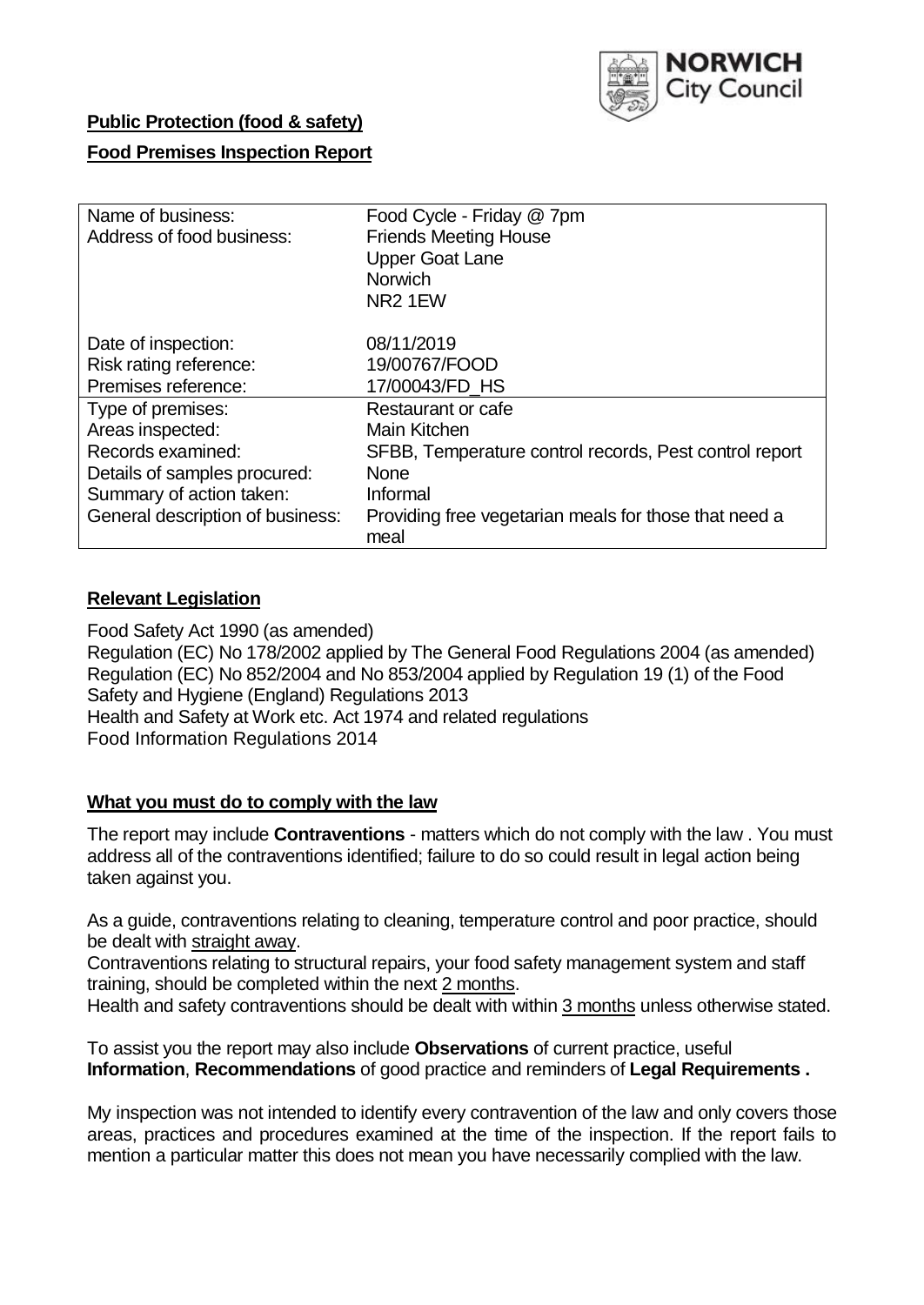# **FOOD SAFETY**

#### **How we calculate your Food Hygiene Rating:**

The food safety section has been divided into the three areas which you are scored against for the hygiene rating: 1. food hygiene and safety procedures, 2. structural requirements and 3. confidence in management/control procedures. Each section begins with a summary of what was observed and the score you have been given. Details of how these scores combine to produce your overall food hygiene rating are shown in the table.

| <b>Compliance Area</b>                     |          |    |           | <b>You Score</b> |                |    |           |    |          |  |  |
|--------------------------------------------|----------|----|-----------|------------------|----------------|----|-----------|----|----------|--|--|
| Food Hygiene and Safety                    |          |    |           | $\overline{0}$   | 5              | 10 | 15        | 20 | 25       |  |  |
| <b>Structure and Cleaning</b>              |          |    | $\Omega$  | 5                | 10             | 15 | 20        | 25 |          |  |  |
| Confidence in management & control systems |          |    | $\Omega$  | 5                | 10             | 15 | 20        | 30 |          |  |  |
|                                            |          |    |           |                  |                |    |           |    |          |  |  |
| <b>Your Total score</b>                    | $0 - 15$ | 20 | $25 - 30$ |                  | $35 - 40$      |    | $45 - 50$ |    | > 50     |  |  |
| <b>Your Worst score</b>                    | 5        | 10 | 10        |                  | 15             |    | 20        |    |          |  |  |
|                                            |          |    |           |                  |                |    |           |    |          |  |  |
| <b>Your Rating is</b>                      | 5        |    |           | 3                | $\overline{2}$ |    |           |    | $\Omega$ |  |  |

Your Food Hygiene Rating is 4 - a good standard



# **1. Food Hygiene and Safety**

Food hygiene standards are high. You demonstrated a very good standard of compliance with legal requirements. You have safe food handling practices and procedures and all the necessary control measures to prevent cross-contamination are in place. Some minor contraventions require your attention. **(Score 5)**

### Contamination risks

**Contravention** The following exposed food to the general risk of cross-contamination with bacteria or allergens or its physical contamination with dirt, foreign objects or chemicals:

• flaking paint on freezer

**Observation** As there was no dishwasher you could not demonstrate effective heat disinfection of the following food equipment:

• chopping boards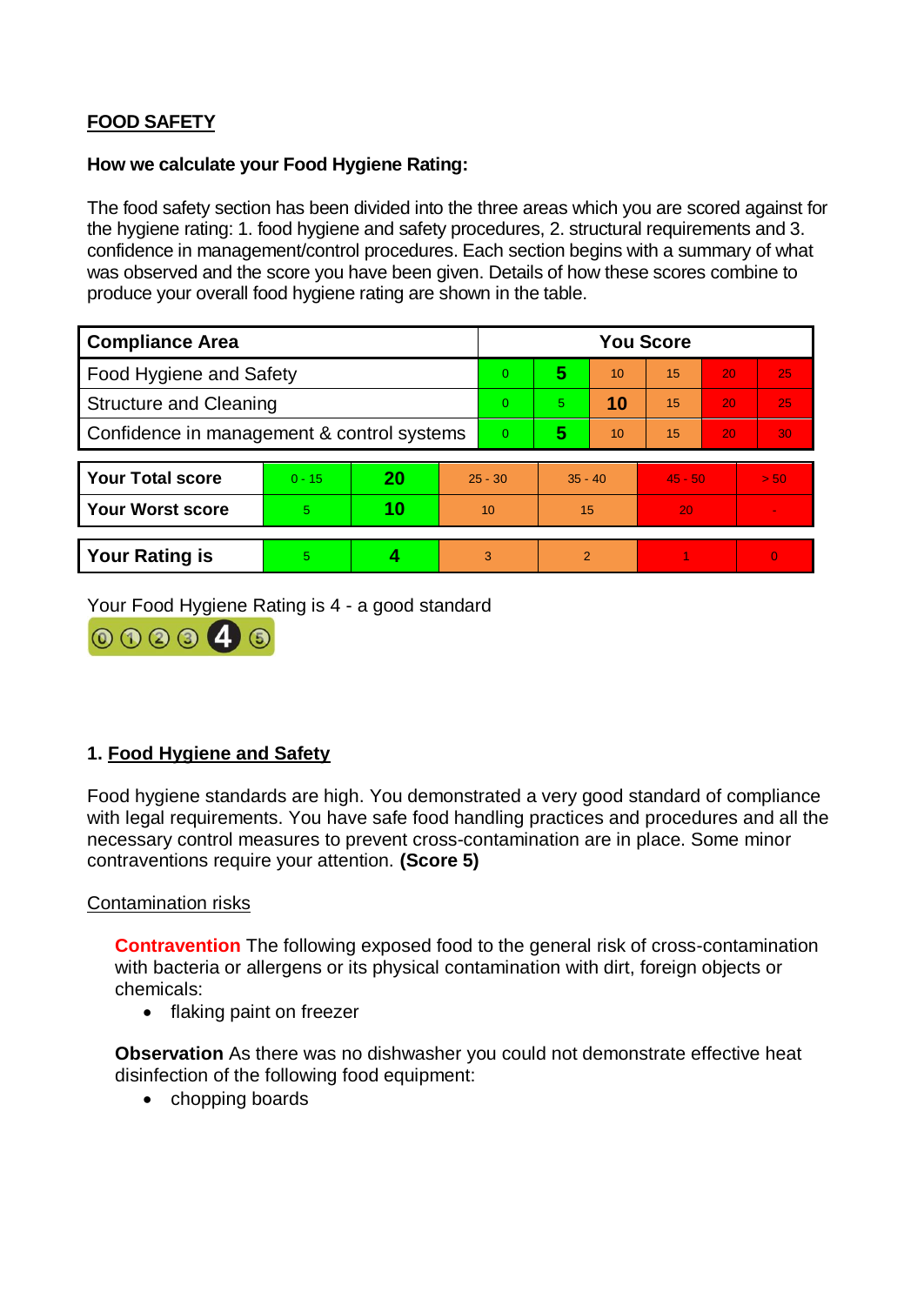**Contravention** You have provided separate equipment and utensils designated for use with either raw or ready-to-eat foods but need to ensure these are washed and stored separately.

**Guidance** The FSA (visit www.food.gov.uk for more information) has issued guidance on controlling *E.coli 0157* through:

- the complete separation of raw and ready-to-eat food
- the correct use of wash-hand basins and thorough hand-washing
- having dedicated equipment (including complex equipment) for raw and ready-to-eat foods
- employing a 2-stage cleaning method and using sanitisers correctly
- and by controlling the risks posed by soily vegetables

### Hand-washing

**Recommendation** Provide a 'for hand washing only' sign above the wash hand basin.

**Recommendation** The SFBB pack has information on Good hand washing technique which can be placed above the hand basin

**Observation** I was pleased to see that standards of personal hygiene were high.

**Observation** The wash-hand basin was well stocked with hand cleaning materials but only a towel was available for drying hands where disposable paper towels would be preferable.

### Temperature Control

**Legal Requirement** Where food is to be held or served at chilled temperatures it must be cooled as quickly as possible following the heat-processing stage, to a temperature which does not result in a risk to health.

**Observation** Not all the food made that evening was served and much was left over. I understood this would be cooled and transported to another venue. You must ensure such left over food is cooled quickly and that transport times are kept to a minimum (see the section on Controlling food hazards).

### Poor Practices

**Contravention** The following matters represented poor practice and if allowed to continue may cause food to become contaminated or lead to its deterioration:

 Wash cutting boards used for ready to eat and raw foods separately and store them away from potentially contaminated surfaces like cutting boards used for raw foods.

# **2. Structure and Cleaning**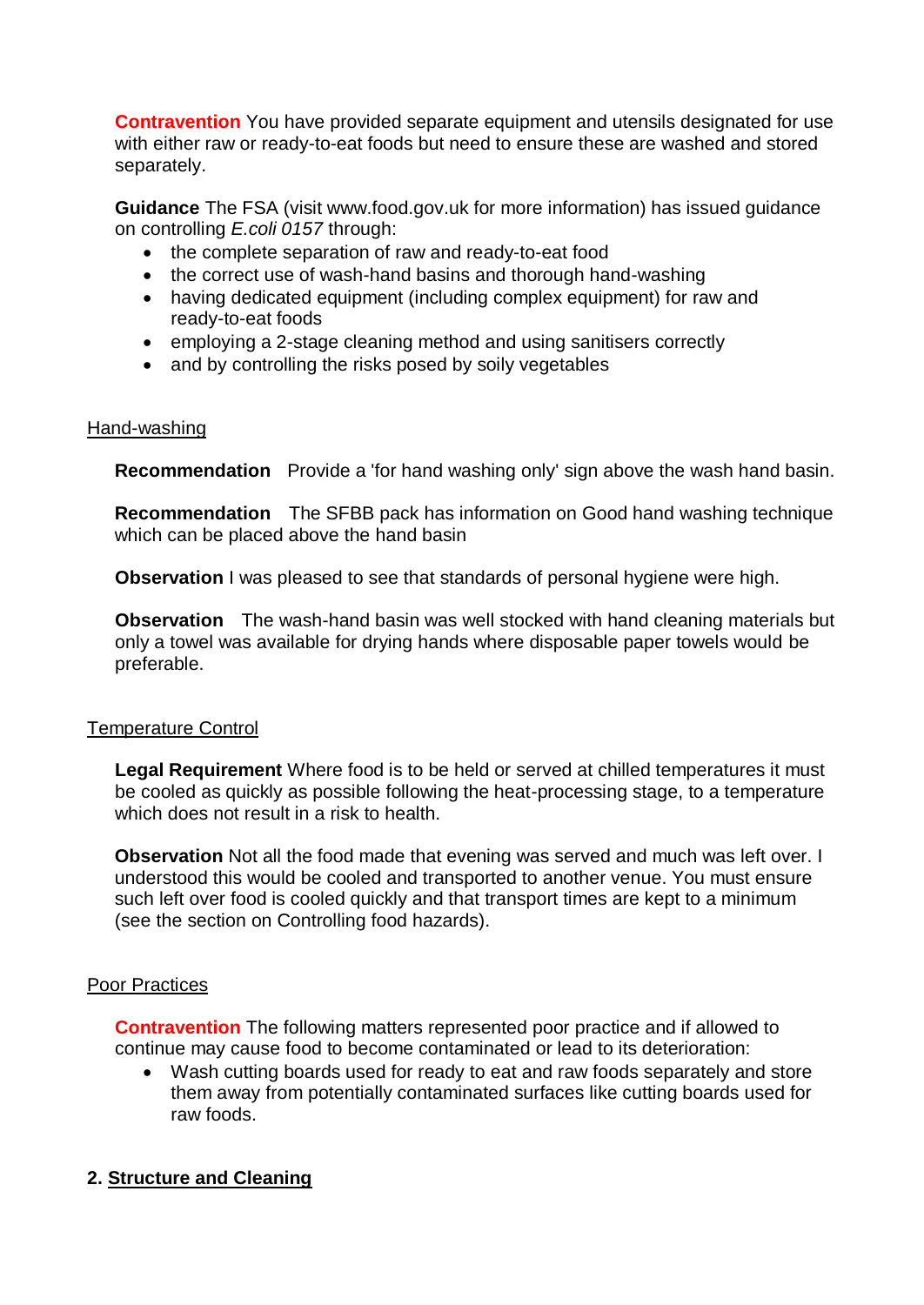The structure facilities and standard of cleaning and maintenance are of a generally satisfactory standard but there are some repairs and/or improvements which are required in order for you to comply with the law. Pest control and waste disposal provisions are adequate. The contraventions require your attention; although not critical to food safety they may become so if not addressed. **(Score 10)**

## Cleaning

**Observation** The tables in the centre of the kitchen used for food preparation are rather too low to be used comfortably when standing and so all food preparation is done whilst seated at wooden chairs.

**Recommendation** Consider removing wooden chairs from the kitchen. Where possible wooden items should not be used in the kitchen as they must be sealed, are more difficult to clean, and if not in good condition may shed and contaminate open food.

**Recommendation** Where space allows consider dispensing with the central island of tables and instead preparing food on the work tops around the walls of the kitchen.

## Cleaning of Equipment and Food Contact Surfaces

**Contravention** The following items are dirty and must be cleaned:

• base of cutlery tray

### Cleaning Chemicals / Materials / Equipment and Methods

**Observation** I was pleased to see that the premises was kept clean and that your cleaning materials, methods and equipment were able to minimise the spread of harmful bacteria between surfaces.

**Recommendation** In line with recent guidance on controlling *E.coli 0157* you should employ a two-stage cleaning method when cleaning and sanitising surfaces.

# Pest Control

**Contravention** Pest proofing is inadequate particularly in the following areas:

no fly screens to the windows

# **3. Confidence in Management**

A food safety management system is in place and you demonstrate a very good standard of compliance with the law. Your records are appropriate and generally maintained. Your staff are suitably supervised and trained. You have a good track record. There are some minor contraventions which require your attention. **(Score 5)**